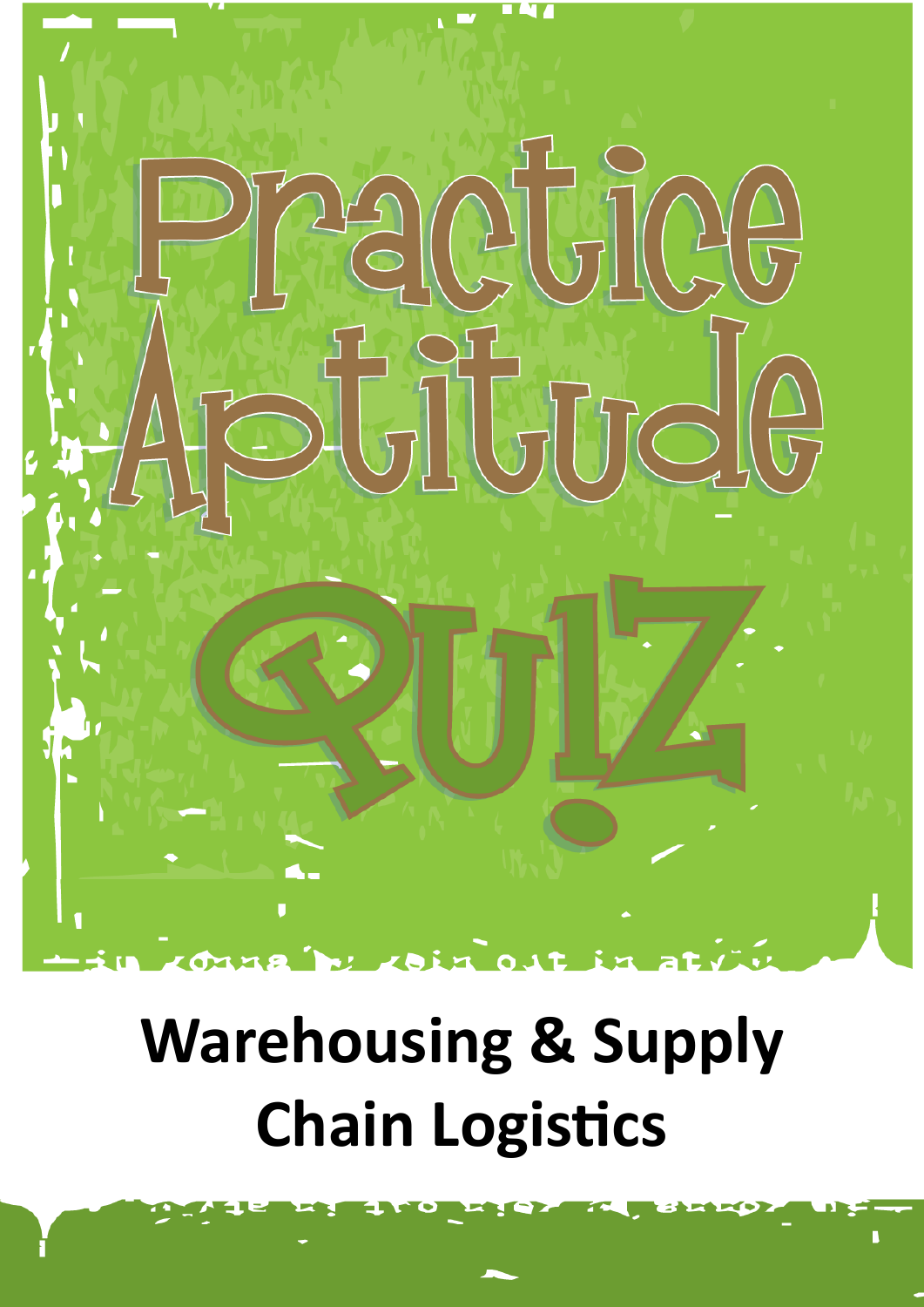## About this Warehousing & Supply **Resource**



#### **Guidance**

١ ١

The Practice Aptitude Quiz is intended to be a general illustration of some of the key learning standards required of people attempting an Australian Apprenticeships entry level qualification in the Warehousing and Supply Chain Logistics Industry.

#### **This Practice Aptitude Quiz is neither a formal tool nor a direct pre-requisite for any job application.**

This quiz has been developed with the assistance of industry, TAFE and the secondary school sector as a careers resource.

The quiz focuses on literacy, numeracy, comprehension and problem solving questions contextualised to this specific industry.

The quiz can be utilised by numerous organisations and people such as careers practitioners working with young people, Group Training Organisations and Job Services Australia providers working with job seekers.

#### **The Practice Aptitude Quiz can be:**

- Used by careers practitioners with individuals or in a class setting to provide general guidance on the level of study involved in undertaking an entry level qualification in this industry;
- › Provided to people to enable them to practice their skills before sitting an actual aptitude test;
- Used by Mathematics teachers as a guide to industry maths requirements at the entry point of this particular Australian Apprenticeship.

The level of reading, writing and mathematical skills assessed by this quiz is equivalent to that of a typical young person at Year 11 level.

Please note that rates quoted in this assessment for various items, including pay rates, are not meant to reflect today's values, but are used purely for mathematical purposes.

The quiz should be able to be completed in approximately 60 minutes.

Calculators may be used to complete this practice exercise.

Answers are located at the end of the quiz.

#### **Occupational Information and Job Hunting Resources**

Information and links on the Warehousing and Supply Chain Logistics Industry, careers, job prospects as well as career websites and job hunting resources can be found at [www.aapathways.com.au/Career](http://www.aapathways.com.au/Career-Resources)-Resources.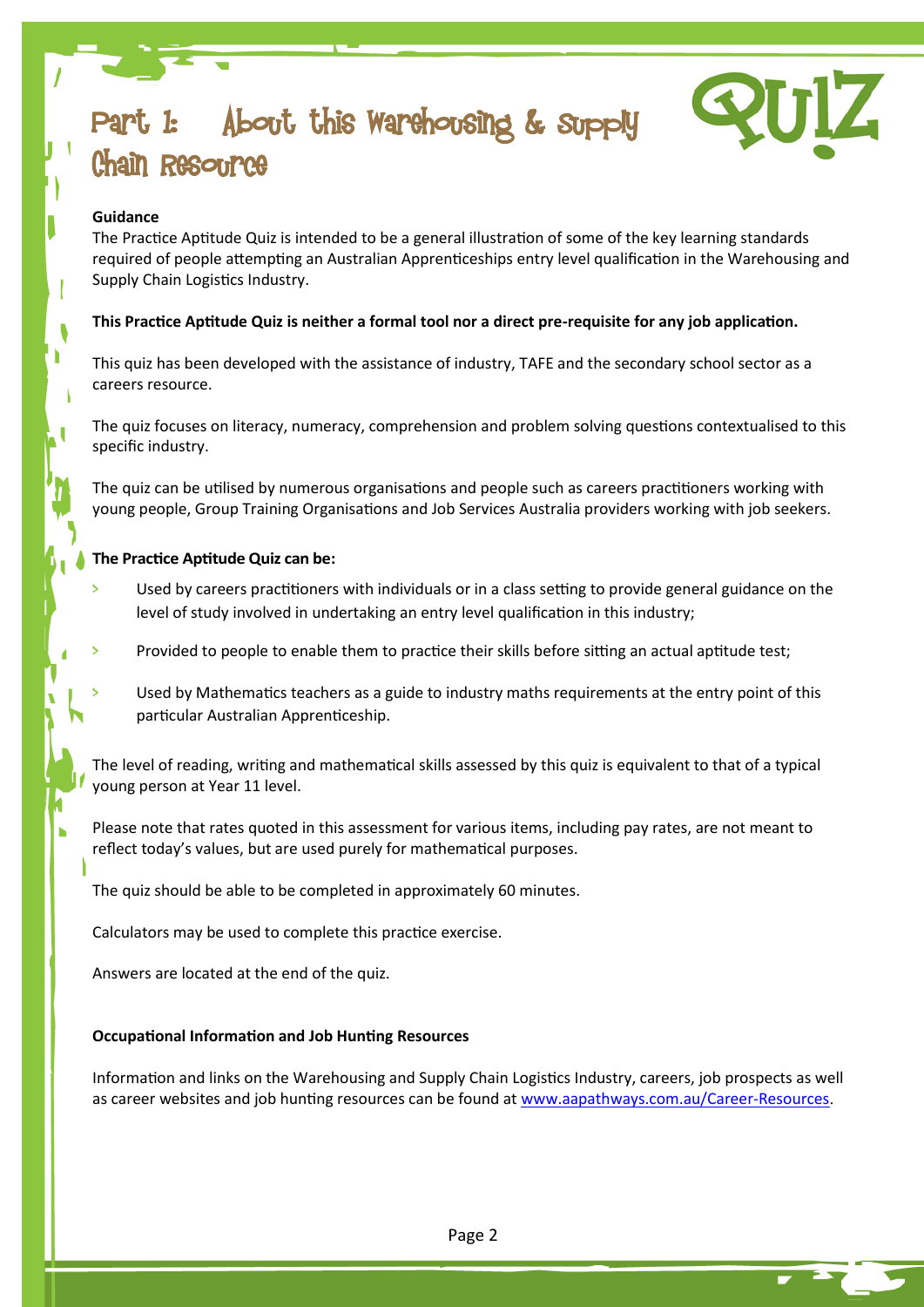#### **After the Quiz**



If you are still at school you should discuss any concerns you may have with your career practitioner. Further information may also be provided by a Job Services Australia provider, an Australian Apprenticeships Centre, a Group Training Organisation or a training provider.

#### **Useful Contacts**

J

#### **Here are some links to job seeker support services:**

- > Search for your local Australian Apprenticeships Centre [www.aapathways.com.au/aac](http://www.aapathways.com.au/aac)
	- Find a local Group Training Organisation [www.grouptraining.com.au/Find/find\\_gto.html](http://www.grouptraining.com.au/Find/find_gto.html)
	- Job Services Australia providers work with eligible job seekers to develop an individually tailored Employment Pathway Plan. The plan maps out the training, work experience and additional assistance needed to find job seekers sustainable employment - [www.jobsearch.gov.au/provider/default.aspx](http://www.jobsearch.gov.au/provider/default.aspx)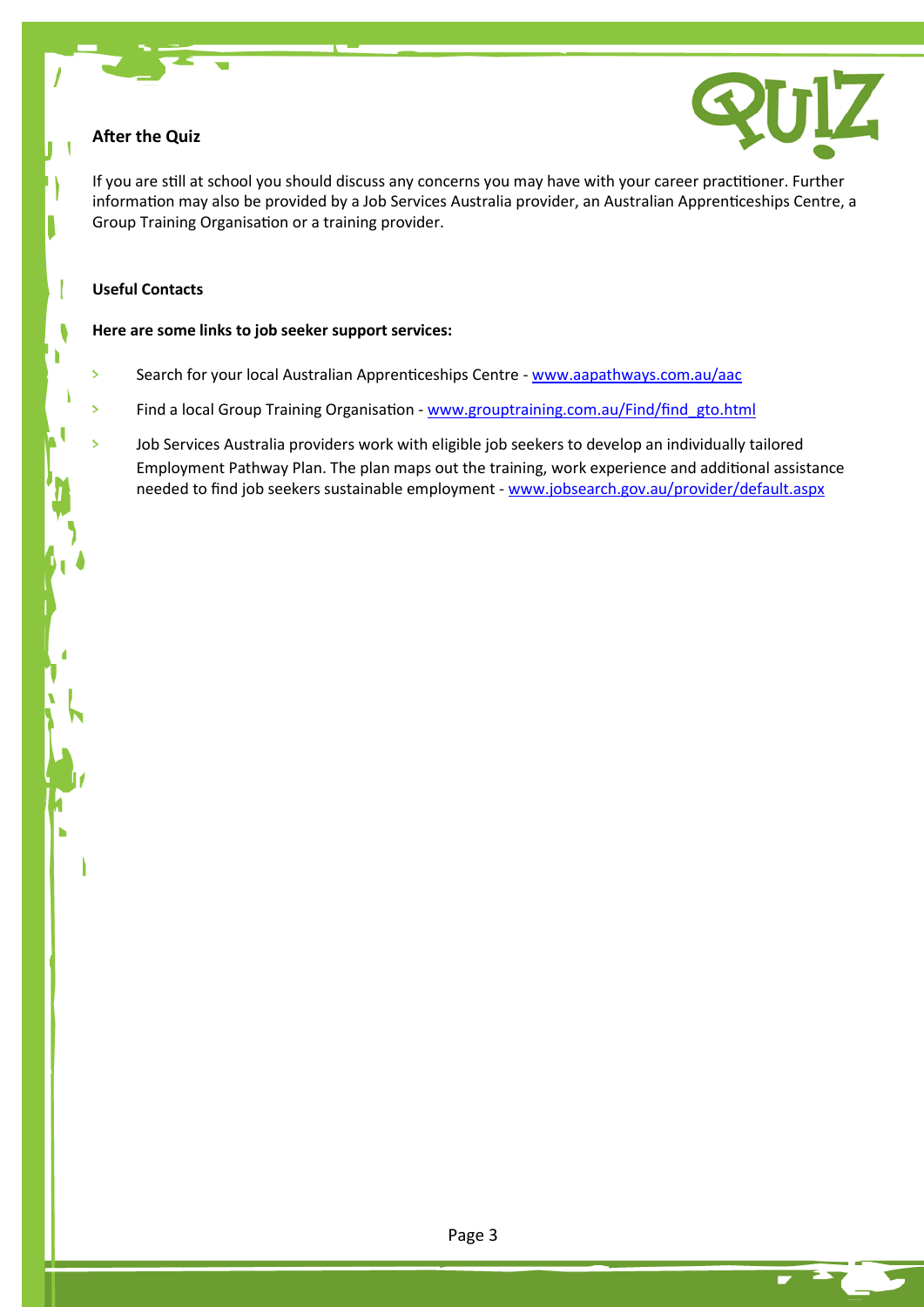## Part 2: The Quiz



#### **Section 1 - Literacy, Reading and Comprehension**

#### **1. Read the following passage and answer the questions below.**

As a Freight Forwarder you will assist with the movement of cargo to international destinations from Australia and vice versa.

Freight Forwarders act only as an agent on behalf of carriers such as sea, air, road and rail transporters. Freight Forwarders despatch shipments to these carriers and book and arrange space for these shipments. They are also referred to as International Freight Forwarders and are the experts in preparing and processing the documentation to perform international shipments.

Documentation includes commercial invoices, shippers' export declarations, bills of lading.

#### **Answer the following questions.**

١

I

**a. What does a Freight Forwarder assist with?**

**b. What are the main duties of a Freight Forwarder?** 

**c. What Documents are prepared and processed by a Freight Forwarder***?*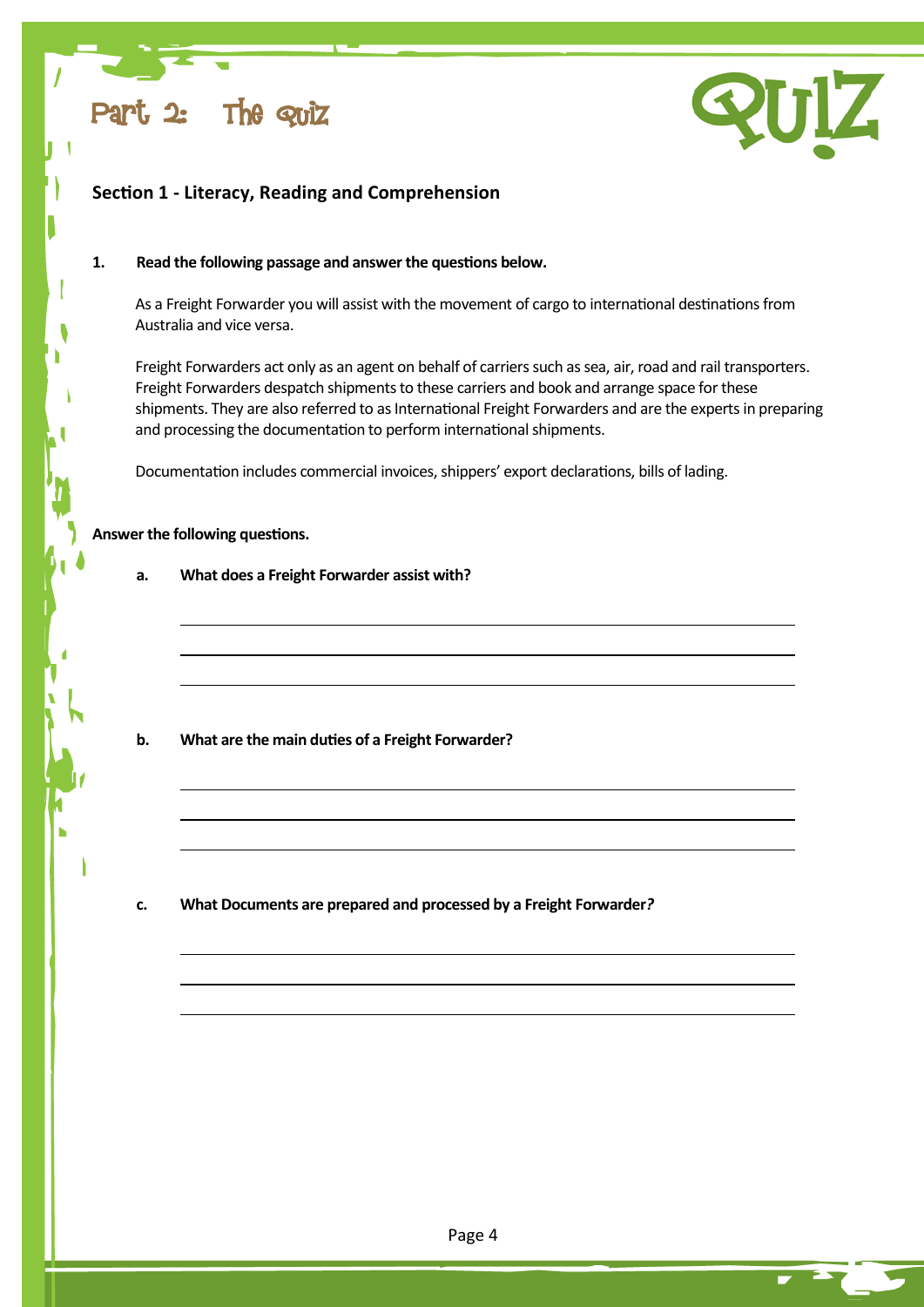#### **2. Read the following passage and answer the questions below.**



Australian Apprenticeships encompass all apprenticeships and traineeships. They combine time at work with training and may be completed as full-time or part-time employment, or while still at school.

Australian Apprenticeships are the best way to combine training and employment to help you develop your skills, and achieve a nationally recognised qualification. Australian Apprenticeships are available to anyone of working age and do not require any entry qualifications. You can be a schoolleaver, re-entering the workforce or simply wishing to change careers.

Australian Apprenticeships offer:

۱

- › A great way to get a head start in a chosen career.
- › Paid work and structured training that can be on-the-job, off-the-job or a combination of both.
- › Competency-based training which means you can complete your training faster if you reach the required skills level.
- › Recognition of existing skills and prior experience as well as course credits, potentially reducing formal training time.
- › Options to commence full-time, part-time, or whilst at school.
- › Nationally recognised qualifications and skills which provide the basis for further education and training over the course of your working life.
- › A pathway from school to work.

#### **Answer the following questions.**

#### **a. What are the three ways that an Australian Apprenticeships may be completed?**

**b. What do Australian Apprenticeships combine to help you develop your skills?**

**c. Are employees paid while they complete an Australian Apprenticeship?**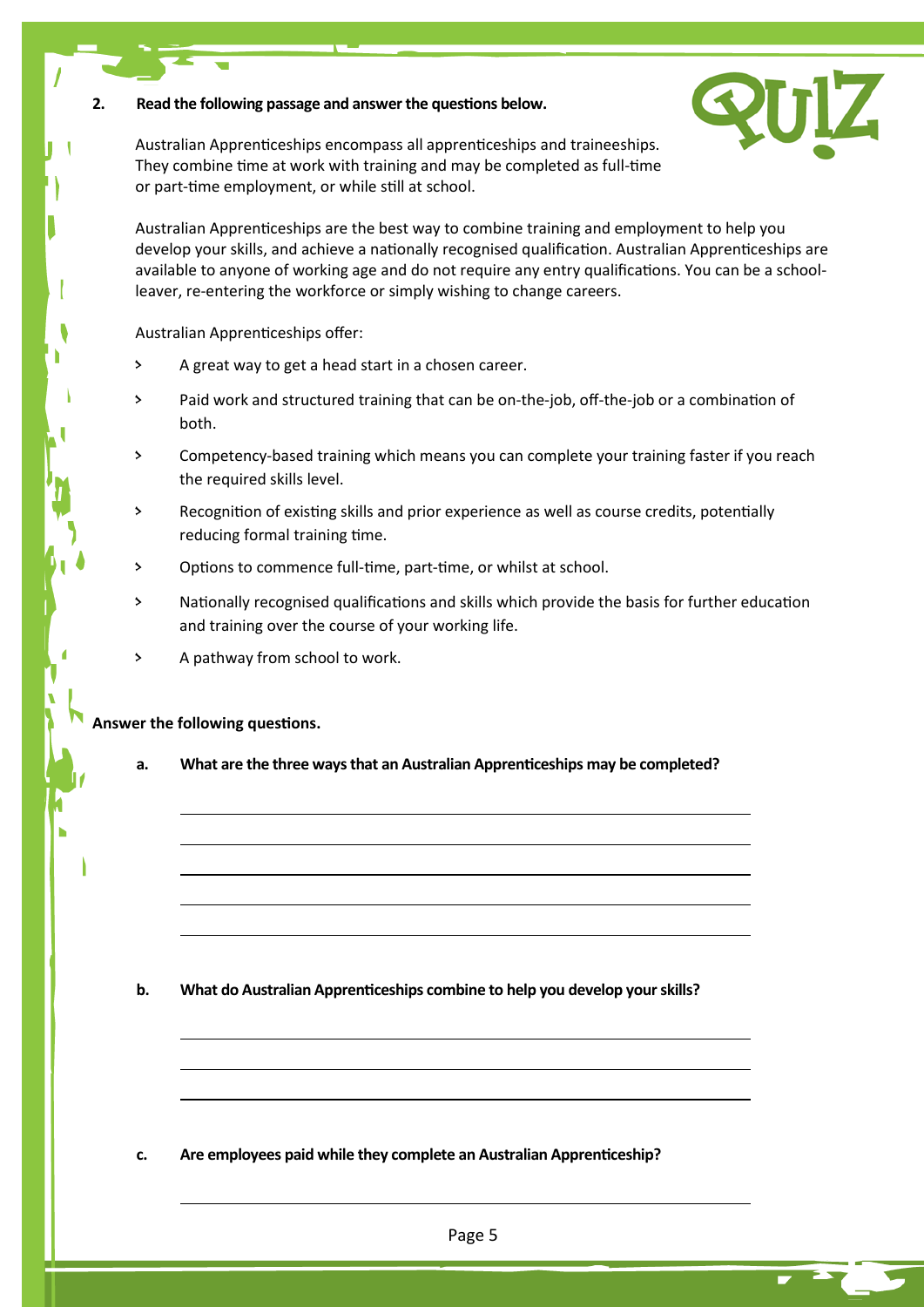**3. Rewrite the following letter in the correct format, including appropriate punctuation and spelling. Please include any information that you think may have been left out.**



#### **Punctuation:**

- › Capitals
- › Full stops
- › Question marks
- › Commas
- › Exclamation marks

#### mr tim smith

ı

28 jones street martinville new south wales 2929

dear mr smith I am writeing to apologise for the load of goods incorrectly delivered to your companies distribution centre lat weak the error happened because of new staffing arrangements at Westlands transport and warehouse services we have fixed the problem and essure you that it won't happen again please accept our apologies and if you wish to discuss the matter please call me at any time yours sincerely bob drover Westlands transport and warehouse services

#### **Re-write the letter below**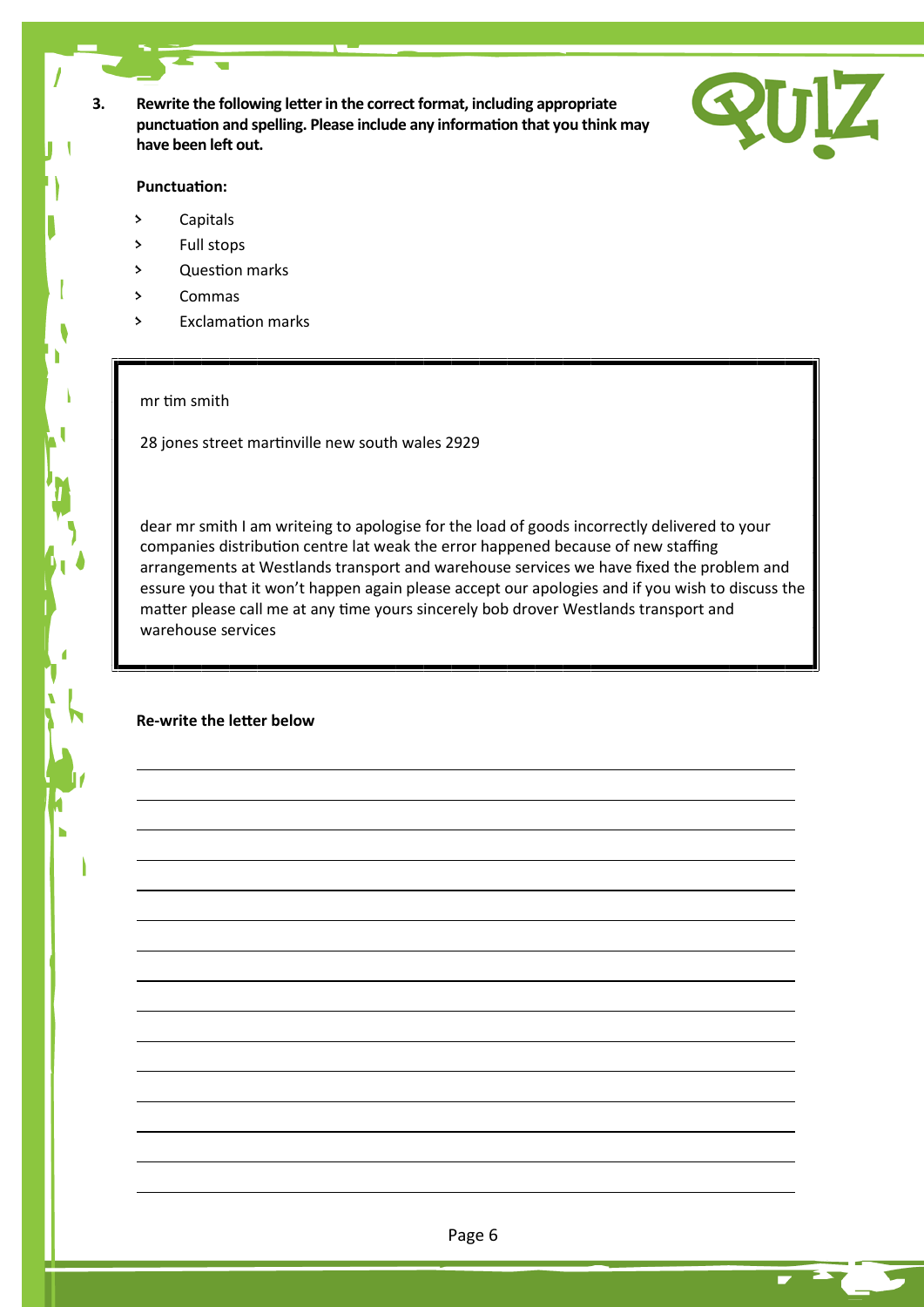#### **Comprehension**

۱



#### **4. Read the following article and answer the questions that follow.**

All imported goods are subject to assessment for duty, Goods and Services Tax (GST) and other taxes and charges even if you have imported those goods for your own personal use.

If the goods you imported have a value over \$1,000 AUD (Australian Dollars) you will need to lodge an import declaration and pay any duty, GST or other taxes and charges that may apply.

Lodging and finalising an import declaration means the goods are 'entered for home consumption'. The term 'entered for home consumption', used by Customs and Border Protection, means goods were declared and cleared from Customs control in accordance with Customs law for delivery within Australia.

Imported goods valued at or below \$1000 AUD that arrive in Australia by sea or air cargo must be declared to the Australian Customs and Border Protection Service (Customs and Border Protection) on a self-assessed clearance (SAC) declaration.

SAC declarations are not required for the clearance of goods with a value at or below \$1000 AUD that arrive by international mail (post).

If your goods arrive in Australia by mail and have a declared or assessed value of \$1,000 AUD or less, the goods may be imported free of duty, taxes and Customs and Border Protection charges, unless they are alcohol products or tobacco products. Apart from alcohol and tobacco products those goods will be cleared by Customs and Border Protection and delivered by Australia Post without you doing anything.

**Answer the following questions by circling the correct response.** 

- **a. A consignment of car parts with a declared value of \$310 AUD imported by air cargo would normally be cleared from Customs control by lodging a:**
	- **i.** An Import Declaration
	- **ii.** Does not require any declaration
	- **iii.** A self assessed clearance declaration
	- **iv.** An Unaccompanied Personal Effects Statement

#### **b. A consignment of clothing with a declared value of \$890 AUD that arrives through the postal service would normally be cleared from customs control by lodging a:**

- **i.** A self assessed clearance declaration
- **ii.** An Unaccompanied Personal Effects Statement
- **iii.** Does not require any declaration
- **iv.** An Import Declaration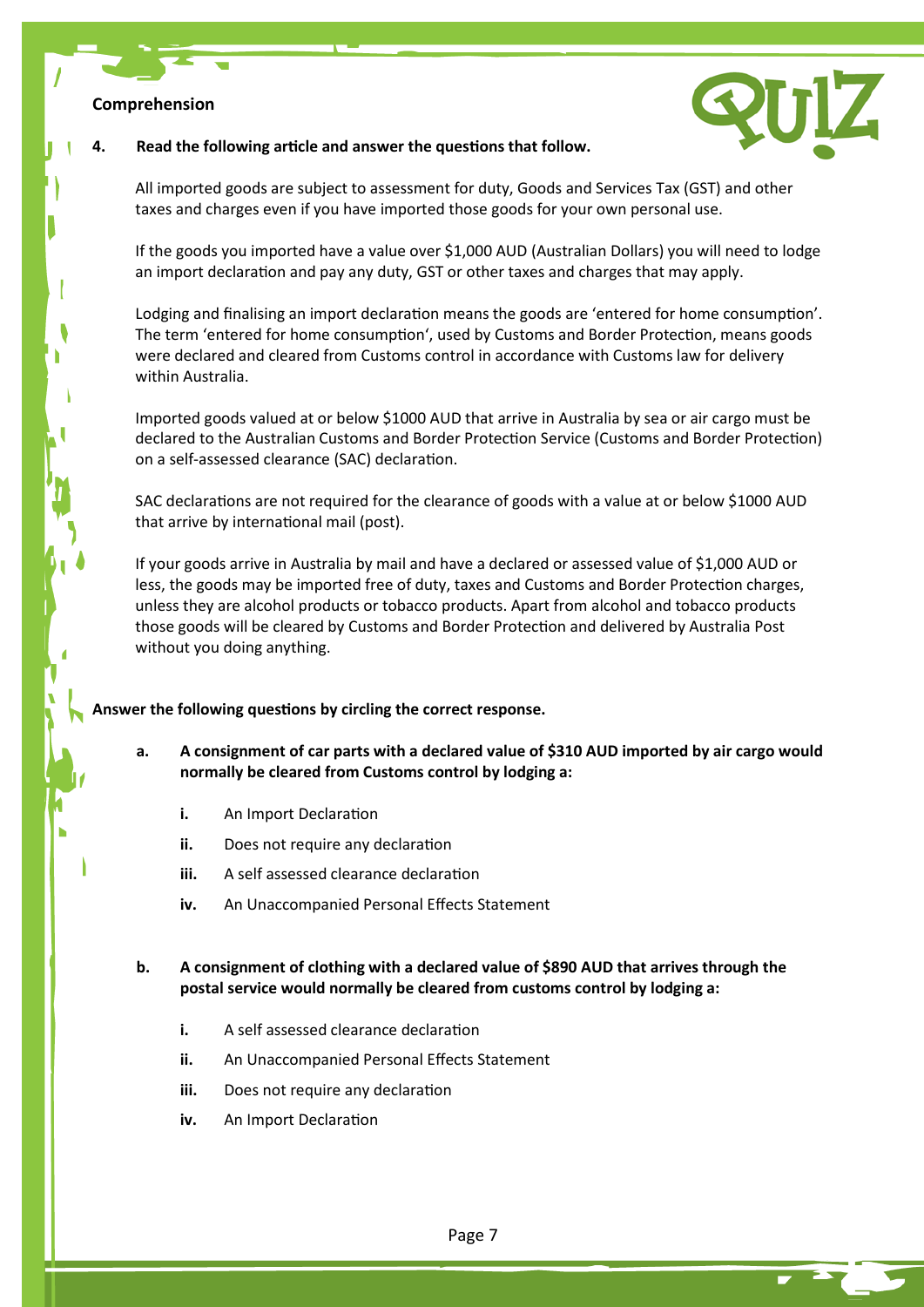| EXPORTER (Name and address)<br>J & J Commodity Traders                                                                                                                                                                                                                                       |                                                           |                                                                                                                                                 |                                                                                                                                                                                                                                         |                                          | <b>SHIPPER'S LETTER</b>                                                       | follow. |
|----------------------------------------------------------------------------------------------------------------------------------------------------------------------------------------------------------------------------------------------------------------------------------------------|-----------------------------------------------------------|-------------------------------------------------------------------------------------------------------------------------------------------------|-----------------------------------------------------------------------------------------------------------------------------------------------------------------------------------------------------------------------------------------|------------------------------------------|-------------------------------------------------------------------------------|---------|
|                                                                                                                                                                                                                                                                                              | 256 Given Road<br>Virginia QLD 4014<br>ABN 57 836 591 012 |                                                                                                                                                 |                                                                                                                                                                                                                                         | <b>OF INSTRUCTION</b>                    |                                                                               |         |
| SHIPPERS REF No:<br>Invoice # 8786<br>CONSIGNEE (Name and address)                                                                                                                                                                                                                           |                                                           | POST CODE<br>4014                                                                                                                               |                                                                                                                                                                                                                                         |                                          |                                                                               |         |
| Hiroko Tamaku Services Pte Ltd<br>1068 Xiang Rd East<br>Xingang, China                                                                                                                                                                                                                       |                                                           |                                                                                                                                                 | <b>Logistics Services Pty Ltd</b>                                                                                                                                                                                                       | <b>MFC</b>                               |                                                                               |         |
| ORDER No: 005001                                                                                                                                                                                                                                                                             |                                                           |                                                                                                                                                 |                                                                                                                                                                                                                                         | freight will be charged to your account. | NOTE: If 'Payment of Charges' Section not completed                           |         |
| ALSO NOTIFY (Name and address)                                                                                                                                                                                                                                                               |                                                           |                                                                                                                                                 | FREIGHT CHARGES<br>PREPAID O (TO BE PAID BY SHIPPER)<br>COLLECT (TO BE PAID BY CONSIGNEE)                                                                                                                                               | SHIPPER TO INDICATE                      | <b>INVOICE TERMS</b><br>FOB <sub>I</sub><br><b>EXWORKS</b>                    |         |
| MODE OF TRANSPORT (specify)<br>$\vee$ Sea<br>PORT OR AIRPORT OF DESTINATION                                                                                                                                                                                                                  | <b>Air</b><br>Brisbane                                    | PORT OF EXPORT                                                                                                                                  | DOCUMENTATION ATTACHED<br>COMMERCIAL INVOICE<br><b>OTHER</b>                                                                                                                                                                            |                                          | C&F<br>∨<br>CIF<br>$\boxed{\triangledown}$ PACKING LIST $\boxed{\circ}$ OTHER |         |
| Guangzhou<br>SHIPPER REQUESTS<br>INSURANCE No                                                                                                                                                                                                                                                | $V$ Yes                                                   | AMOUNT TO BE INSURED<br>AUD 18000.00                                                                                                            | VALUE FOR CUSTOMS<br><b>CURRENCY</b>                                                                                                                                                                                                    |                                          |                                                                               |         |
| MARKS AND<br><b>NUMBERS</b>                                                                                                                                                                                                                                                                  | NUMBER AND TYPE<br>OF PACKAGING                           | <b>DESCRIPTION</b><br>OF GOODS                                                                                                                  | GROSS VEIGHT                                                                                                                                                                                                                            |                                          | DIMENSIONS OR<br>CUBIC MEASUREMENTS                                           |         |
| <b>J&amp;J Traders</b><br>(In Tri.)<br>C/No. 1-126<br>Made in Aust.                                                                                                                                                                                                                          | 1x20'GP stc                                               | 126 Ctns auto accessories                                                                                                                       |                                                                                                                                                                                                                                         | 7123kgs                                  | 26.524cbm                                                                     |         |
| COUNTRY OF MANUFACTURE<br>ECN (Where applicable)                                                                                                                                                                                                                                             |                                                           | Australia                                                                                                                                       |                                                                                                                                                                                                                                         | <b>DANGEROUS GOODS</b>                   |                                                                               |         |
|                                                                                                                                                                                                                                                                                              | BILL OF LOADING/AIRVAYBILL ON YOUR BEHALF.                | <b>COMPLETION OF THIS DOCUMENT IS NECESSARY FOR</b><br>MFC LOGISTICS SERVICES PTY LTD TO COMPLETE A<br>PLEASE BE ACCURATE AND USE BLOCK LETTERS | Are there Dangerous Goods covered by this Shipper's Letter of Instruction ?<br>$\triangledown$ No<br>l Yes<br>If answered yes, please attach dangerous goods declaration.<br><b>DUTY DRAWBACK APPLICABLE</b><br>$\vee$ No<br><b>Yes</b> |                                          |                                                                               |         |
| Sender hereby authorises the Company to complete the Consignment<br>Notes and other necessary documents in connection with despatch,<br>carriage and delivery of goods on behalf of the sender under the<br>provisions of the relevant articles of Carrier's General Conditions of Carriage. |                                                           |                                                                                                                                                 | Does this export comply with the ATO rulings on GST for exports ?<br>$\vee$ Yes<br>N <sub>o</sub><br><b>SPECIAL INSTRUCTIONS</b>                                                                                                        |                                          |                                                                               |         |

**From the above Shipper's Letter of Instruction, please answer the following queries:**

**a. What is the destination for this shipment?**

ı

**b. How many packages or cartons are included in the shipment?**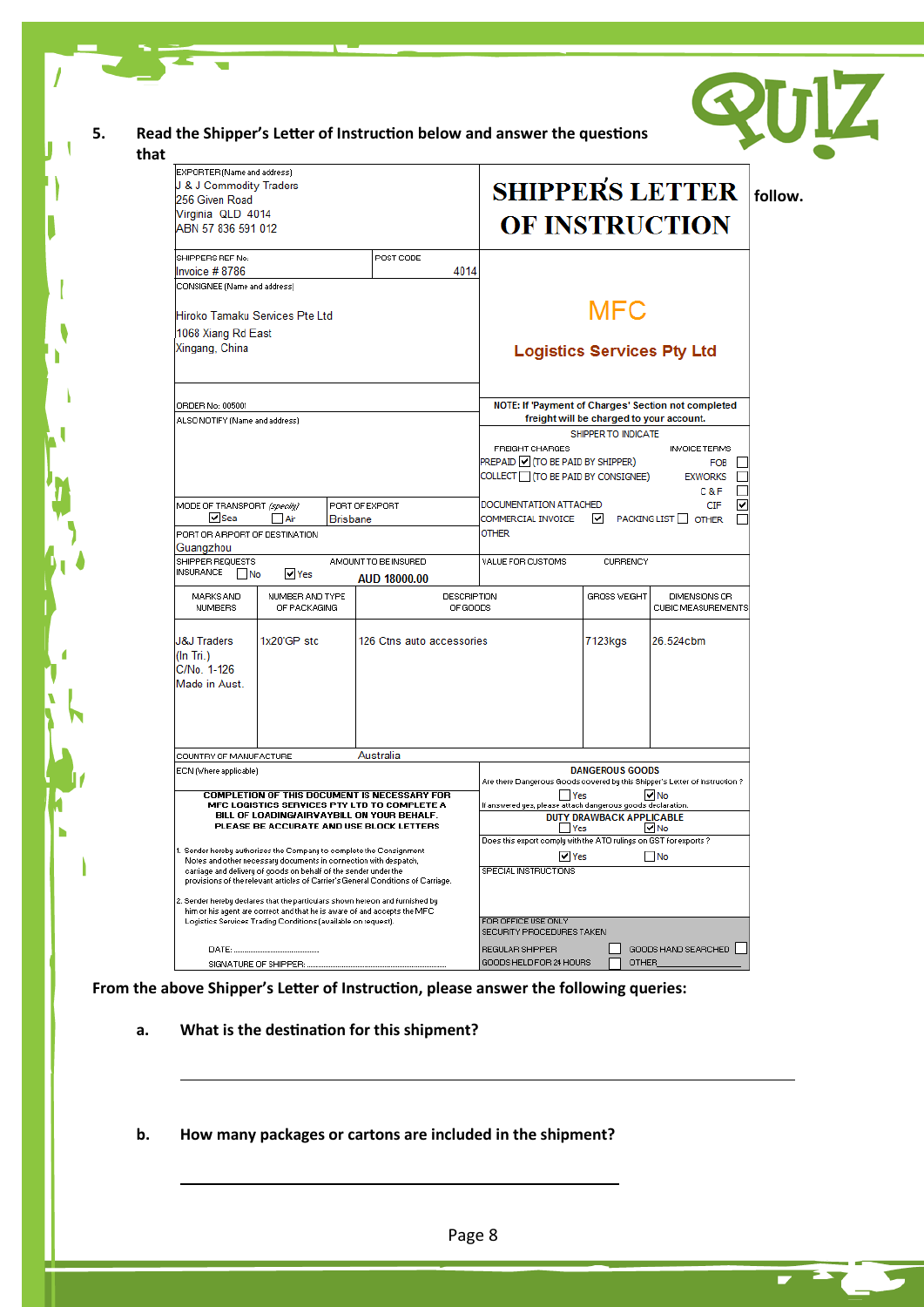**c. Who is responsible for paying the freight on the shipment?**



- **d. Is the shipment to move via sea or air freight?**
- **e. Where were the goods manufactured?**
- **f. What is the value of the goods?**

١

t

- **g. Identify the supplier's ABN.**
- **h. Identify the order number that this shipment relates to.**

**6.** In transport and logistics, there are packaging provisions for dangerous goods. On occasion customers deliver cargo to us that is not packaged suitably for transport.

**Identify the problem with each container pictured below. Write your response in the right hand column.**

|                      | а. |
|----------------------|----|
| <b>Ecolege Crame</b> | b. |

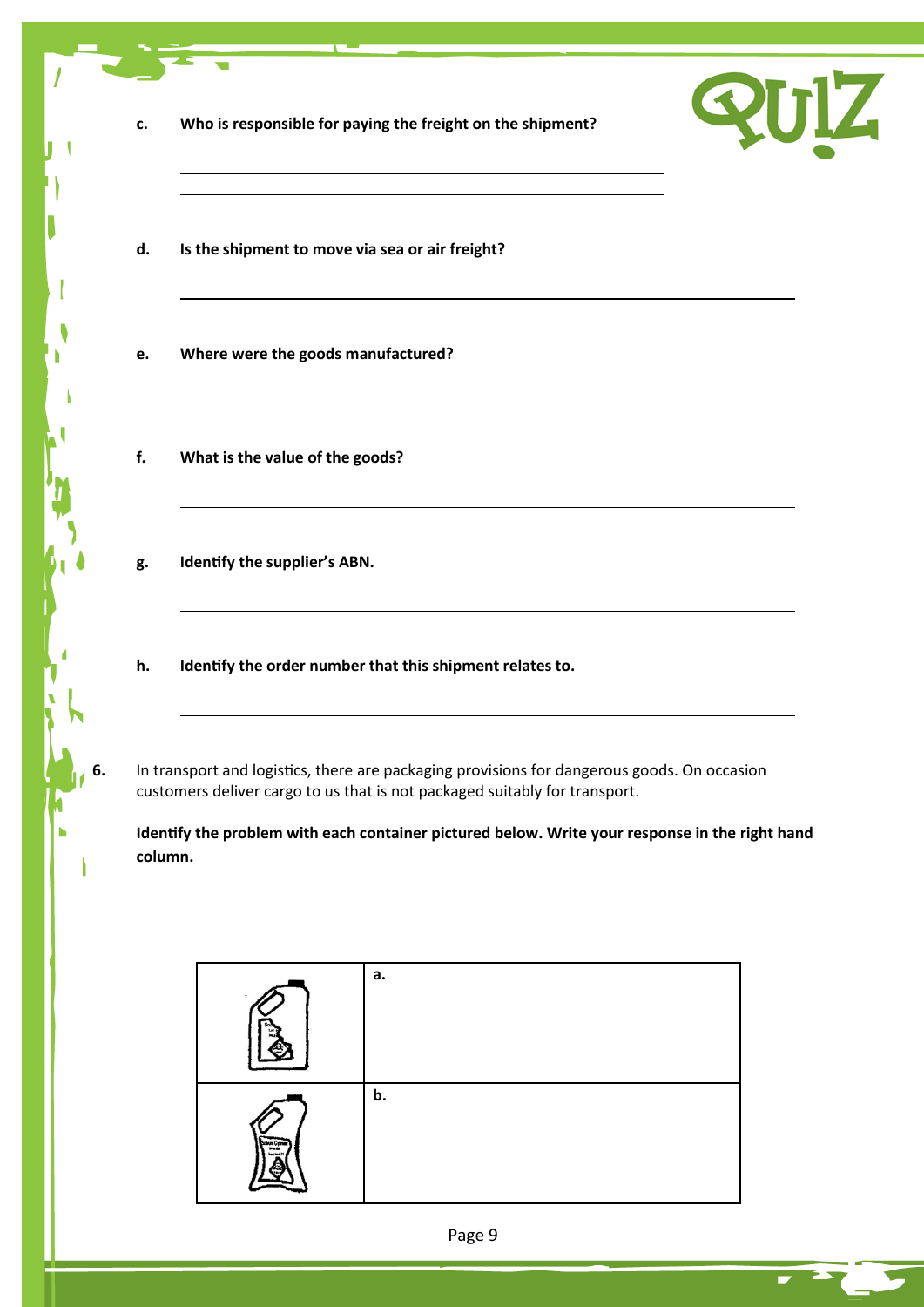

**7. Manual Handling** 



Research indicates that unsafe manual handling is the most common cause of work related injuries in the office. These injuries cause personal suffering and loss of income and also cost businesses and the national economy.

Manual handling is any activity that requires you to lift, move, push, pull, carry or hold any objects. Mechanical handling aids reduce force and physical efforts. Aides include forklifts, trolleys, scissor lifts, folding work platforms and conveyors.

Team lifting can be defined as "Lifting an object by two or more people". You can improve this by having good communication, ensuring the pathway is clear and that the people team lifting are of similar heights.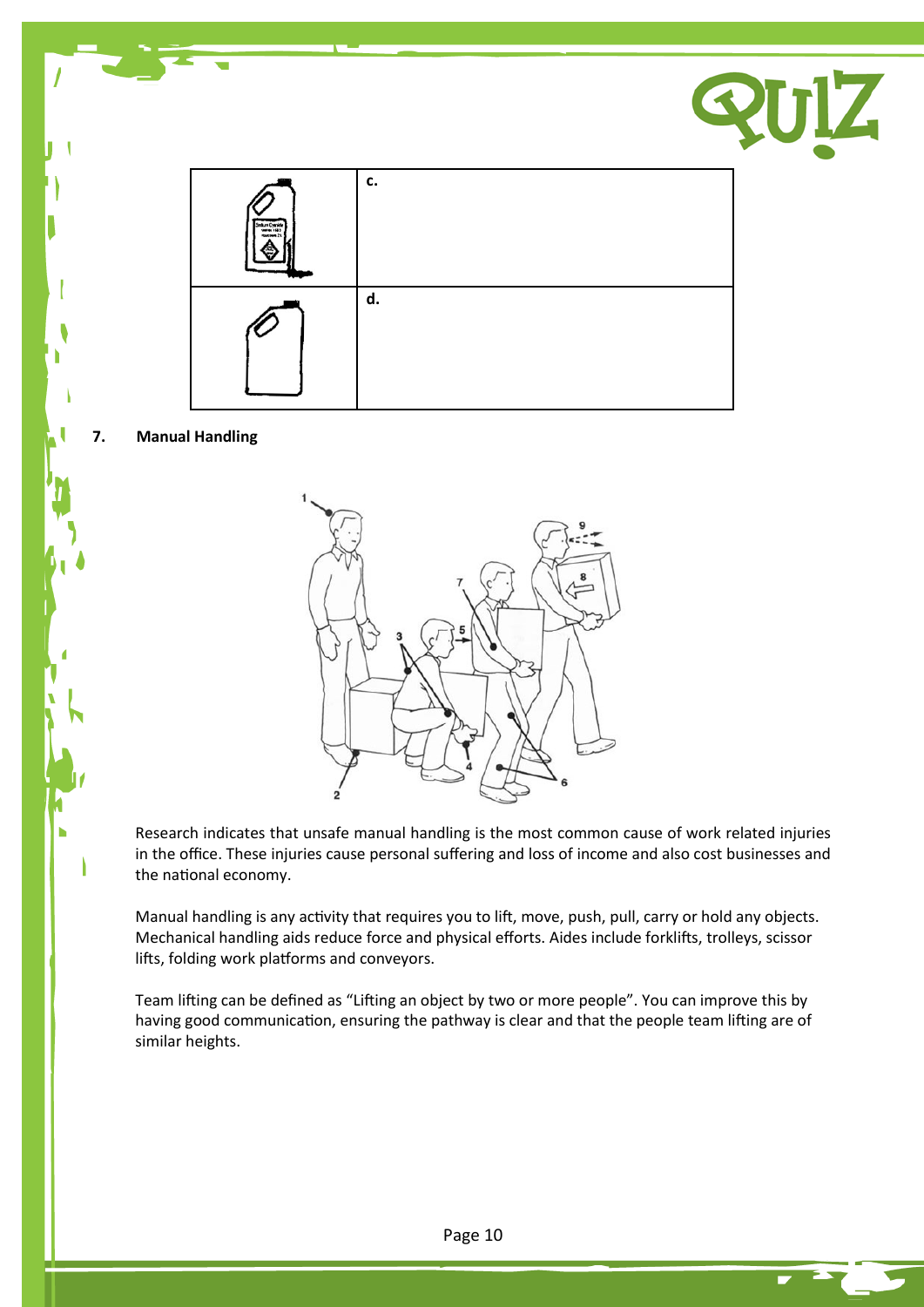

|         | <b>Manual handling techniques</b>                                                                                                                                                     |                       |                                                                                                                                                                                                         |                  |                                                                                                                                 |  |  |  |
|---------|---------------------------------------------------------------------------------------------------------------------------------------------------------------------------------------|-----------------------|---------------------------------------------------------------------------------------------------------------------------------------------------------------------------------------------------------|------------------|---------------------------------------------------------------------------------------------------------------------------------|--|--|--|
| Lifting |                                                                                                                                                                                       | Lowering and carrying |                                                                                                                                                                                                         |                  | <b>Pulling and pushing</b>                                                                                                      |  |  |  |
| ⋟<br>ゝ  | Size up the load<br>Position your feet close to<br>the load<br>Ensure you have a secure<br>grip<br>Keep your back straight<br>Position your head and<br>arms<br>Use your legs to lift | ⋟<br>><br>ゝ<br>>      | Clear path<br>Walk with a straight back<br>Carry load in front of body,<br>close to body and in both<br>hands<br>Share the load evenly<br>between both hands<br>Use straps or trolleys (if<br>possible) | ><br>><br>><br>> | Carry the load close to<br>your body keeping a<br>straight back<br>Use your leg muscles<br>Keep low to ground<br>Secure footing |  |  |  |

**Below is a list of tasks. Answer the questions for each task.** 

Г

| <b>Task Description</b>                                                                                                                                                    |  |
|----------------------------------------------------------------------------------------------------------------------------------------------------------------------------|--|
| Task a: A safe way to move a full 200<br>litre drum of liquid a minimum of 20<br>m.<br>Which mechanical aide could help in<br>this lifting task?                           |  |
| Task b: Use a team lift to move a<br>heavy object onto a manual or<br>mechanical handling device.<br>What are the main points to<br>remember when team lifting?            |  |
| Task c: Move a box or other<br>container, with an approximate<br>weight of 35 kgs, from floor level to a<br>nearby bench.<br>Describe how you would complete<br>this task. |  |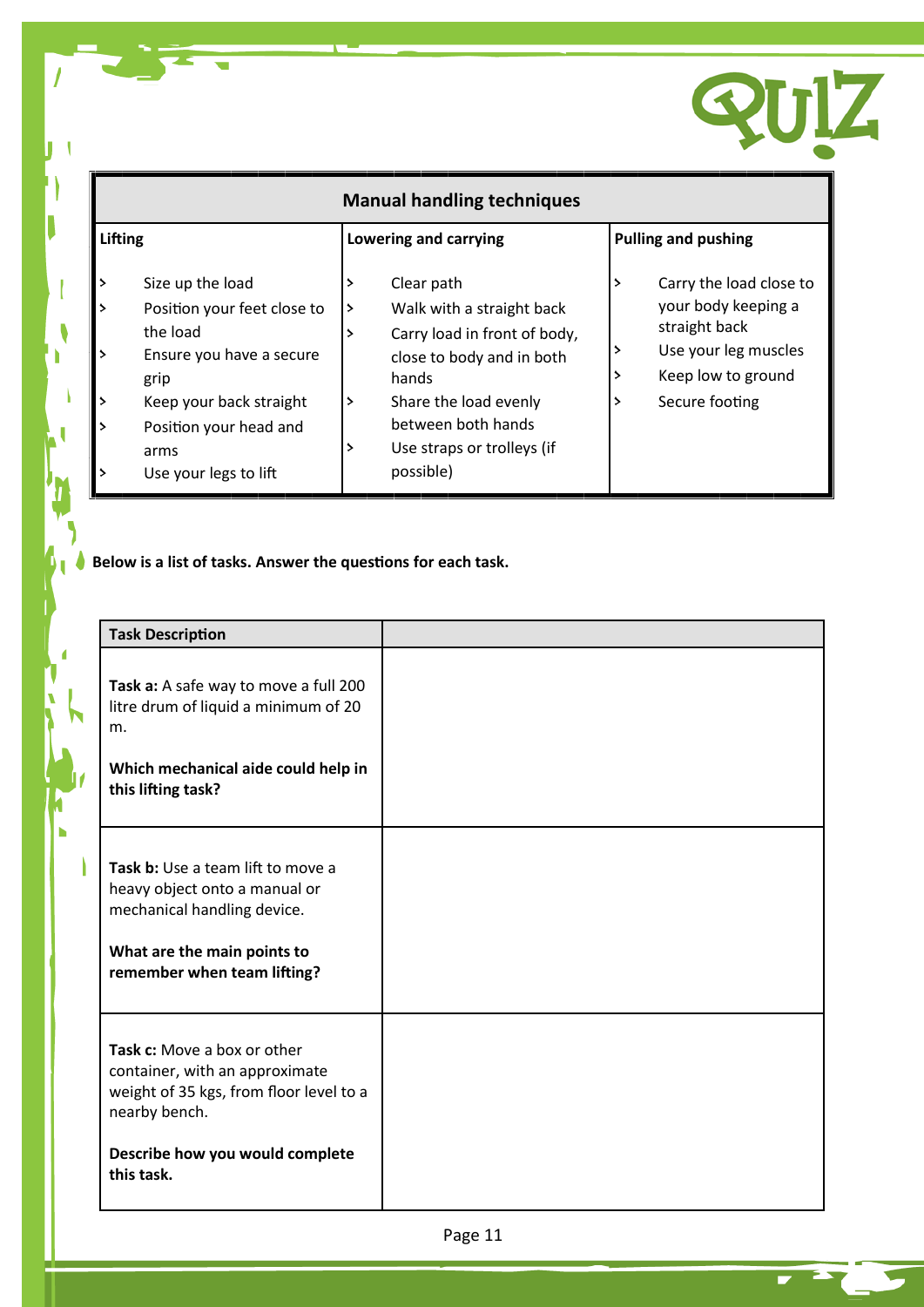#### **Section 2 - Mathematical Questions**

I ١



**Using a calculator, answer the following queries:**

- **1. An exporter is sending 360 items packed in boxes of nine. How many boxes are they sending?**
- **2. Your petrol tank holds 75 litres. You have used 26 litres.** 
	- **a. How many litres remain in the tank?**
	- **b. What will you pay to top up the tank if the cost per litre is \$1.24?**
- **3. Customs Duty on a particular item is 5%. How much duty is payable if the value of the item is \$4,400?**
- **4. How much would you charge a customer who ships 183 kilograms of an item where the shipping cost is \$3.90 per kilogram?**

**5. a. Add the following amounts: \$1535.83, \$24.00, \$120.00, \$10.50, \$181.37, \$15.15.**

**b. This total amount does not include GST. What would be the new total inclusive of GST? (GST is 10%)**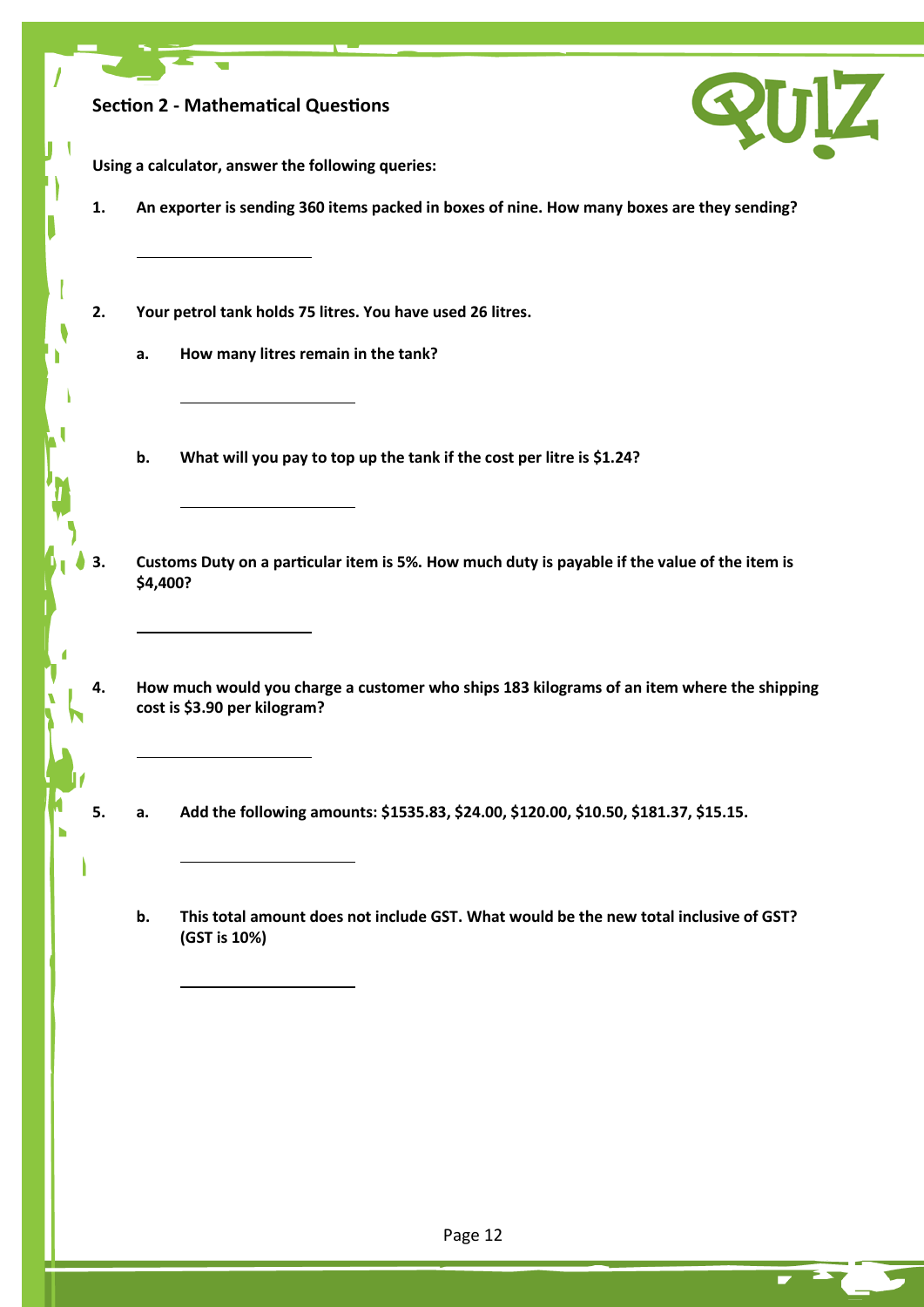**6. In Transport and Logistics, products and packaging may be received from overseas countries that use units of measurement not used in Australia. For example, a package from the United States of America may be weighed in pounds rather than kilograms. These measurements must be converted to meet the needs of Australian Customs and customers.**



**Using the following formulas and a calculator, answer the questions that follow.**

- › Converting **Pounds to Kilograms** Multiply the number of pounds by 0.4535924 to get the number of kilograms (eg: 124 pounds x 0.4535924 = 56.25 kgs).
- › Converting **Feet to Metres** Multiply the number of feet by 0.3048 to get the number of metres (eg: 57 feet x 0.3048 = 17.37 metres).
- › Converting **Centimetres to Metres** Divide the number of centimetres by 100 to get the number of Metres (eg: 727 cm / 100 = 7.27 m).
- › Converting **Foreign Currency to Australian Dollars** Divide the foreign currency amount by the Rate of Exchange (ROE) eg: EUR 350.00/ ROE 0.4 = AUD \$875.00.

#### **Convert the following:**

- **a. Pounds to Kilograms (round your answer to two decimal places).**
	- **i.** 900 pounds =
	- **ii.** 61 pounds =
	- **iii.** 152 pounds =

**b. Feet to Metres (round your answer to three decimal places).**

| i. 8 feet    | $=$              |  |
|--------------|------------------|--|
| ii. 22 feet  | $\sim$ $\approx$ |  |
| iii. 45 feet | $=$              |  |

#### **c. Centimetres to Metres.**

|     | i. $1145 \text{ cm}$ | $\equiv$ |  |
|-----|----------------------|----------|--|
| ii. | 291 cm               | $=$      |  |
|     | <b>iii.</b> 76 cm    | $=$      |  |

#### **d. Foreign Currency to Australian Dollar (round your answer to two decimal places).**

- **i.** USD 1200 @ ROE 1.069 **ii.** GBP 150 @ ROE 0.664
- **iii.** USD 975 @ ROE 1.069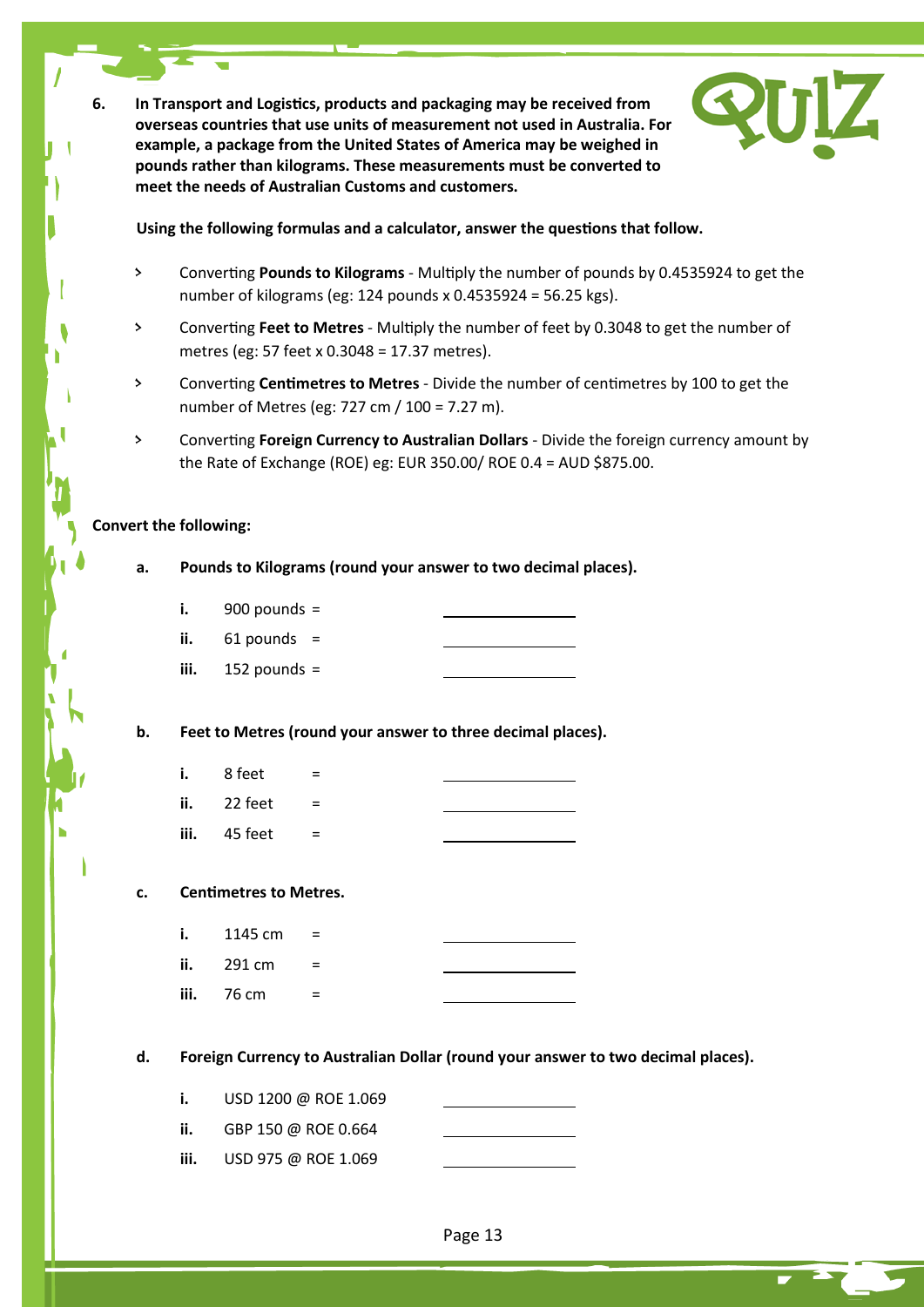**7. Calculating the volume or cubic metres (CBM) of a shipment.**

۱

J



**The volume or cubic metres (CBM) of a shipment is calculated with the formula - Length x Width x Height x Number of Packages.** 

**Note:** Always convert length, width and height to metres when calculating eg. 105 cm = 1.05 m therefore use 1.05 m when multiplying.

|                                                    | <b>Consignment 1</b> | <b>Consignment 2</b> | <b>Consignment 3</b> |
|----------------------------------------------------|----------------------|----------------------|----------------------|
| Length                                             | 187 cm               | 94 cm                | 1.43 <sub>m</sub>    |
| Width                                              | 62 cm                | 88 cm                | 0.57 <sub>m</sub>    |
| Height                                             | 54 cm                | 71 cm                | 1.01 <sub>m</sub>    |
| <b>Number of Packages</b>                          | 5                    |                      | 8                    |
| <b>CBM</b><br>(rounded to three<br>decimal places) |                      |                      |                      |

**a. Calculate the total cubic metres (CBM) of the following consignments:**

**b. If the above consignments were for loading as one shipment, what would the total volume (in CBM) be for this shipment?**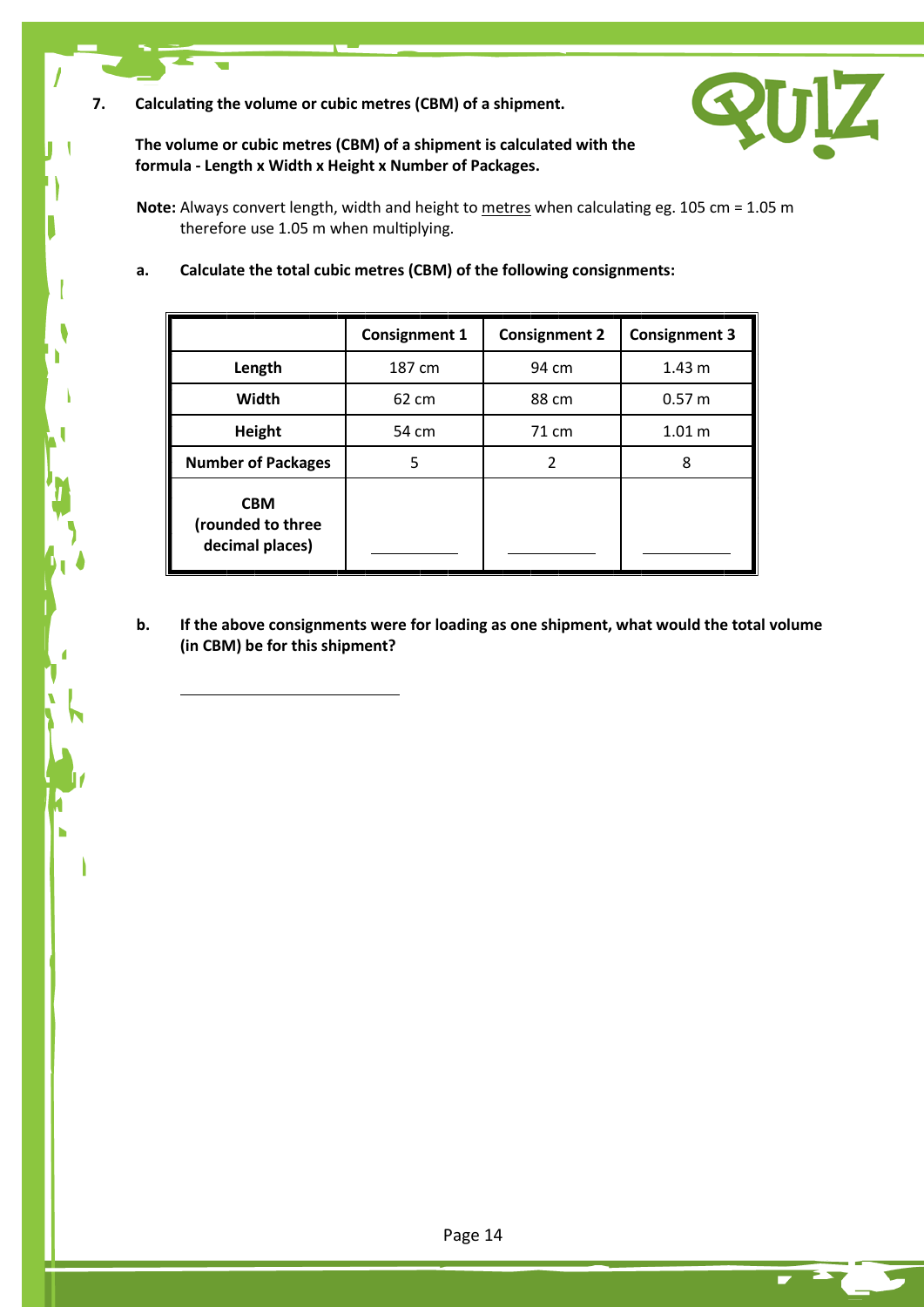



#### **Section 1 - Literacy, Reading and Comprehension**

- **1. a.** Freight forwarders will assist with the movement of cargo to international destinations to and from Australia and vice versa.
	- **b.** Freight Forwarders act as agents on behalf of carriers, dispatching shipments as well as booking and arranging space for the shipments. They also prepare and process the documentation to perform international shipments.
	- **c.** Commercial Invoices, Shippers export declarations and bills of lading
- **2. a.** Australian Apprenticeships may be completed as full-time or part-time employment, or while still at school.
	- **b.** Australian Apprenticeships combine training and employment to help you develop your skills.
	- **c.** Yes.

**3.**

J

#### Mr. Tim Smith, 28 Jones Street , Martinville, NSW, 2929.

Dear Mr. Smith,

I am writing to apologise for the load of goods incorrectly delivered to your company's distribution centre last week. The error happened because of new staffing arrangements at Westlands Transport and Warehouse Services. We have fixed the problem and assure you that it won't happen again. Please accept our apologies and if you wish to discuss the matter please call me at any time. Yours sincerely,

Bob Drover Westlands Transport and Warehouse Services

**4. a.** iii **b.** iii

- **5. a.** Guangzhou
	- **b.** 126 CTNS (Cartons)
	- **c.** Shipper (J & J Commodity Traders)
	- **d.** Sea
	- **e.** Queensland
	- **f.** \$18000.00 AUD
	- **g.** ABN: 57 836 591 012
	- **h.** Order No: 005001

#### **6. a.** Label is torn

- **b.** Container is pressurised and/or damaged
- **c.** Container is leaking
- **d.** No label on container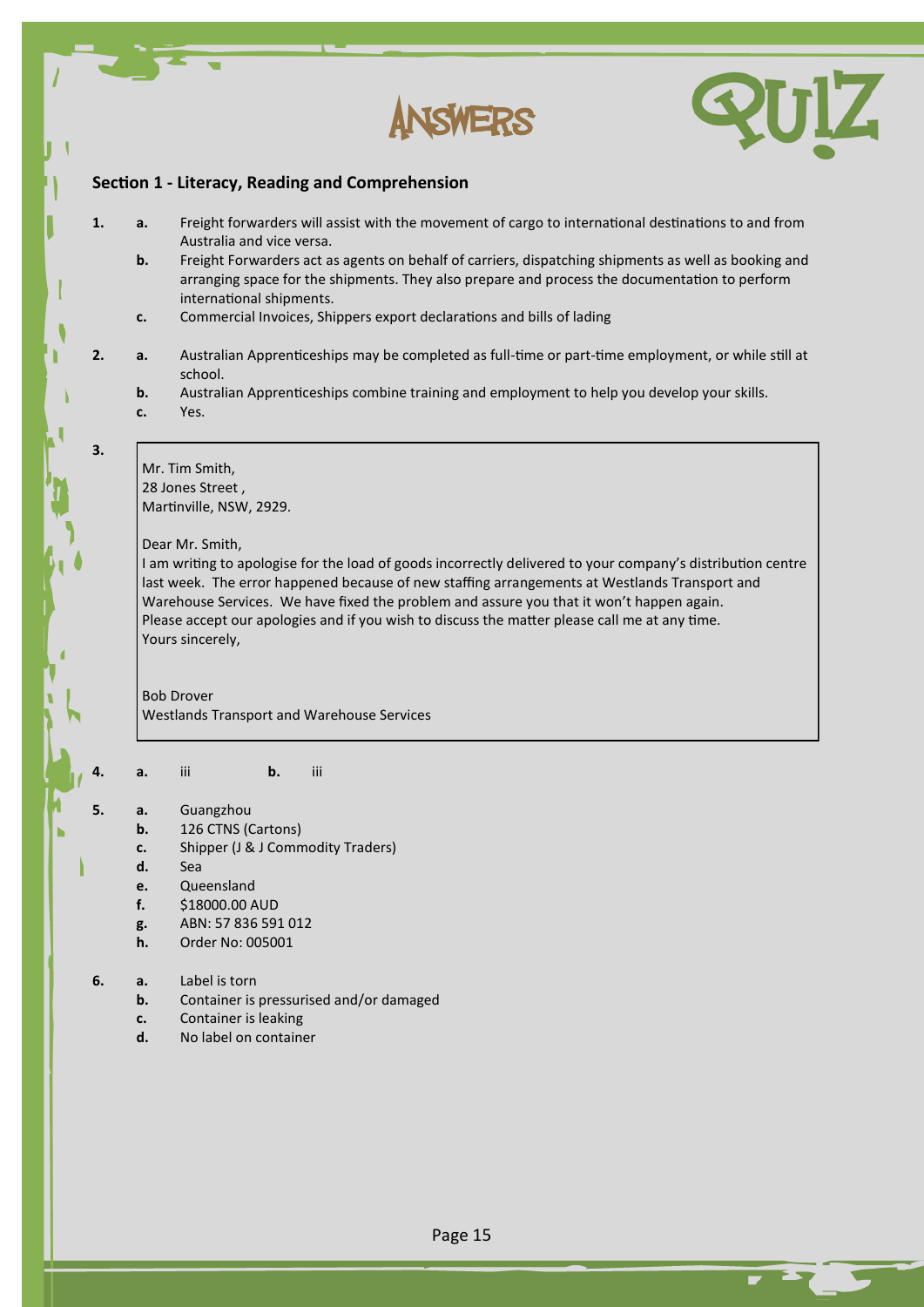| 7. | Task a:  |               |                          | Use manual handling device such as a forklift. |           |      |                                                                  |                          |
|----|----------|---------------|--------------------------|------------------------------------------------|-----------|------|------------------------------------------------------------------|--------------------------|
|    | Task b:  |               |                          |                                                |           |      | Have 1 or more people with the same height assist and ensure     |                          |
|    |          |               |                          |                                                |           |      | communication is clear as to where the object needs to go, clear |                          |
|    |          |               |                          | the path, lift and lower at the same time.     |           |      |                                                                  |                          |
|    | Task c:  |               |                          | Size up the load                               |           |      |                                                                  |                          |
|    |          |               |                          | Position your feet close to the load           |           |      |                                                                  |                          |
|    |          |               | $\overline{\phantom{m}}$ | Ensure you have a secure grip                  |           |      |                                                                  |                          |
|    |          |               |                          | Keep your back straight                        |           |      |                                                                  |                          |
|    |          |               |                          | Position your head and arms                    |           |      |                                                                  |                          |
|    |          |               |                          | Use your legs to lift                          |           |      |                                                                  |                          |
|    |          |               |                          | Walk with a straight back                      |           |      |                                                                  |                          |
|    |          |               |                          |                                                |           |      | Carry load in front of body, close to body and in both hands     |                          |
| 2. | \$32.94  |               |                          |                                                |           |      |                                                                  |                          |
| 3. | \$220.00 |               |                          |                                                |           |      |                                                                  |                          |
| 4. | \$713.70 |               |                          |                                                |           |      |                                                                  |                          |
| 5. |          | a. \$1,886.85 |                          |                                                |           |      | <b>b.</b> \$2,075.54 (rounded up from \$2,075.535)               |                          |
| 6. | a.       | i.            | 408.23 kgs               | ii.                                            | 27.67 kgs | iii. | 68.95 kgs                                                        |                          |
|    | $b$ .    | i.            | 2.438 m                  | ii.                                            | 6.706 m   | iii. | 13.716 m                                                         |                          |
|    | c.       | i.            | 11.45 m                  | ii.                                            | 2.91 m    | iii. | $0.76$ m                                                         |                          |
|    | d.       | i.            | \$1122.54                | ii.                                            | \$225.90  | iii. | \$912.07                                                         |                          |
| 7. | а.       |               | Consignment 1:           | 3.130 cbm                                      |           |      | Consignment 2: 1.175 cbm                                         | Consignment 3: 6.586 cbm |
|    | b.       | 10.891 cbm    |                          |                                                |           |      |                                                                  |                          |

**b.** 10.891 cbm

Page 16